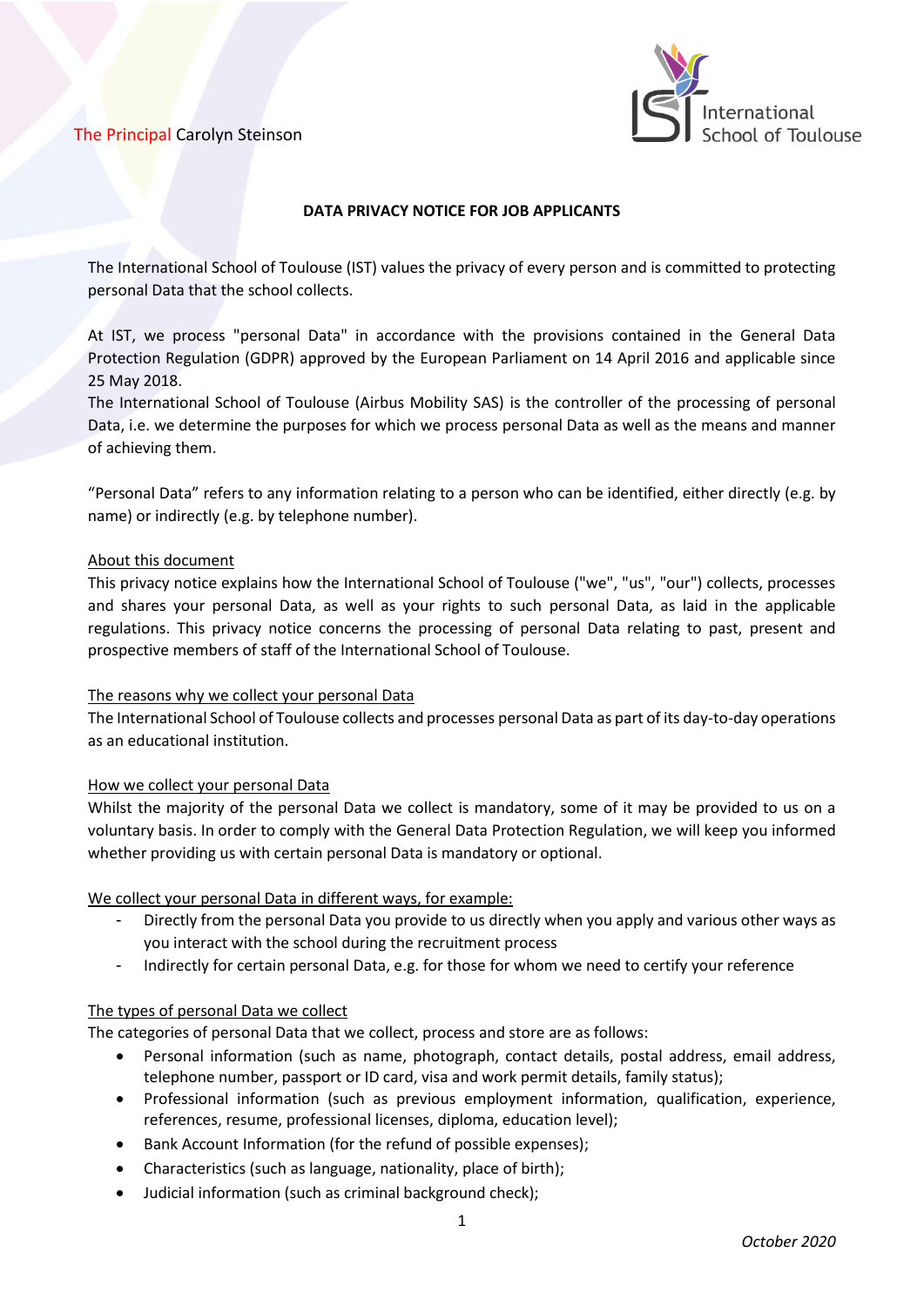

Under certain circumstances, when some personal Data is necessary to enter into a contract or to comply with legal obligation, any failure to provide the requested personal Data may conduct us not being able to fulfil our contractual/ legal obligations or to achieve the expected results.

## The basis for the processing of personal Data and how it is used

In accordance with the General Data Protection Regulation (GDPR), we rely on the following legal basis for processing your personal Data:

- To comply with our contractual obligations or to take possible steps to enter into a contract
- Due to your consent, which is characterised by the sending of your application, which is an indication of your active participation in our recruitment process
- Because of legitimate interests pursued by IST or a third party, except where such interests are overridden by your interests, rights or freedoms
- For the protection of vital interests

We may also process your personal Data in order to comply with our legal obligations or because it is necessary for us to carry out our tasks in the public interest:

- to comply with applicable regulations regarding the sharing of personal Data
- to meet our compliance obligations, such as compliance with anti-money laundering laws and requirements relating to the protection of minors
- to assist investigations by the police and other relevant authorities

We use personal Data:

- to effectively manage the school workforce;
- to carry out the end-to-end recruitment process (gather Data about candidates in response to job postings, to verify identity and right to work, to conduct education and credentials checks, interviews);
- to safeguard students;
- For Information, system, network and cyber security

We will use your personal Data for the above purposes only, unless we reasonably consider that we need to use it for another reason and that reason is compatible with the original purpose (for preserving particular evidence under the applicable Data Protection Laws and Regulations, or in the context of legal statutes of limitation for example). If we need to use your personal Data for an unrelated purpose, we will notify you prior this further personal Data processing and provide you the relevant privacy notice.

#### Retention of personal Data

The storage period of personal Data is in accordance with the laws and texts in force or as long as it is required to meet our contractual and statutory obligations.

We keep your personal Data as long as necessary to carry out the end-to-end recruitment process.

- For unsuccessful applicants, we retain your personal Data for at most two years after the last contact with you, in order to contact you in the context of new recruitment processes.
- For successful applicants, your personal Data will then be retained for another purpose, namely the administrative management of human resources.

#### Who do we share personal Data with?

We may disclose your personal Data to the following recipients on a strict need-to-know basis and for the purposes as outlined in this Data Privacy Notice:

In Extenso (IST accountancy and salary processing firm)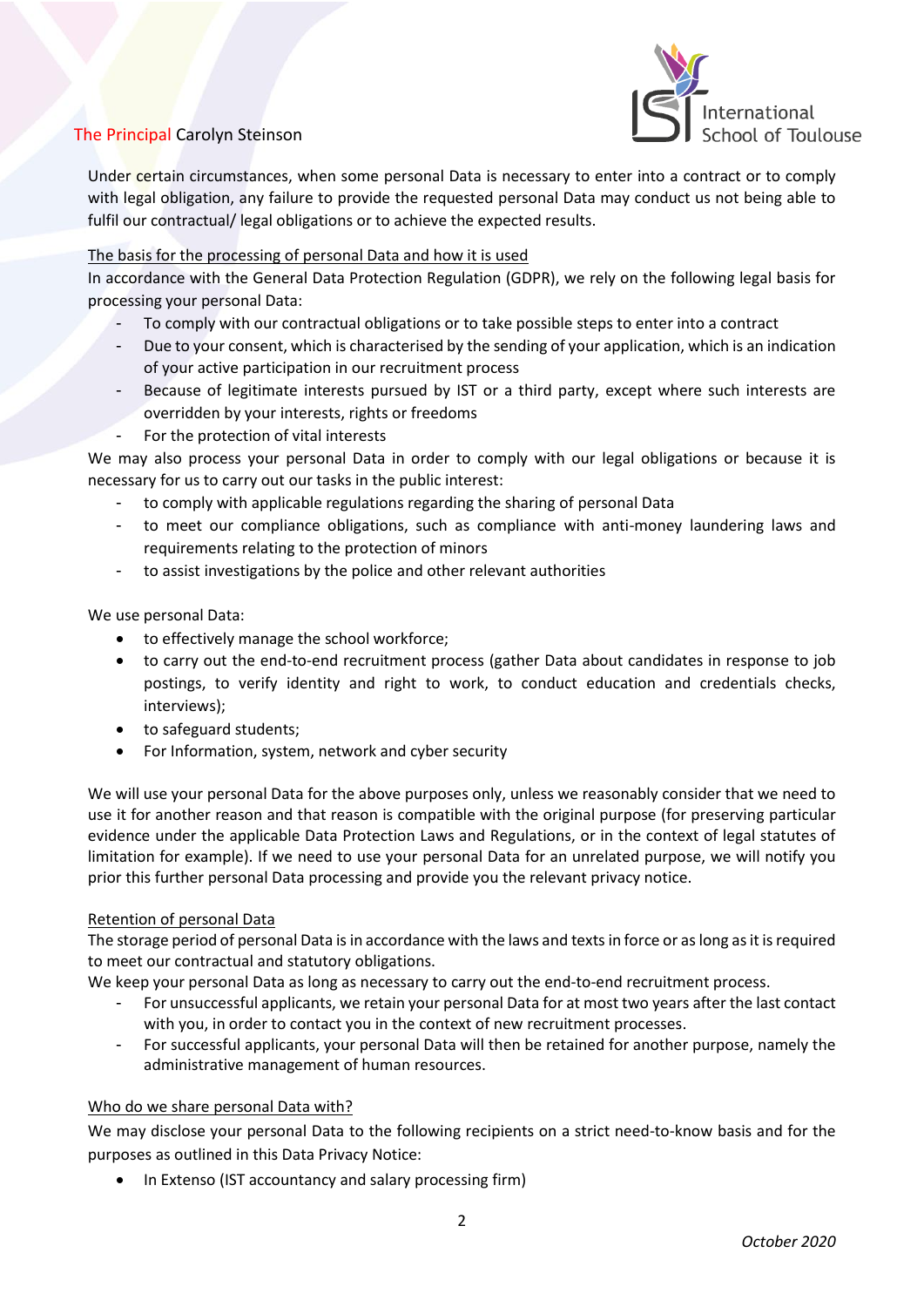

To be granted access to personal Data, organisations must comply with strict terms and conditions covering the confidentiality and handling of the Data, security arrangements and retention and use of the Data in compliance with the GDPR.

## Will personal Data be transferred outside the European Union?

Personal Data is stored and processed outside the EU by certain systems we use at IST. These are intrinsic to the operational functioning of the school.

We ensure that these organisations guarantee an appropriate level of protection for the transmission of personal Data, in line with the requirements of the GDPR.

## What are your rights?

Under some circumstances provided by law, you may at any time exercise your data protection rights as listed below:

- **Right to access/obtain a report detailing the personal Data held about you**: You have the right to obtain confirmation as to whether or not your personal Data is being processed by the International School of Toulouse and if so, what specific personal Data is being processed.
- **Right to correct personal Data:** You have the right to rectify or request to have rectified any inaccurate or incomplete personal Data concerning you.
- **Right to erasure**: In some cases, for instance, when the personal Data is no longer necessary in relation to the purposes for which they were collected, you have the right for your personal Data to be erased.
- **Right to restrict the processing of your personal Data**: You have the right to restrict the processing of your personal Data, where:
	- you contest the accuracy of the personal Data and the accuracy needs to be verified;
	- you object to the processing under legitimate interest grounds and consideration needs to be made whether the school's legitimate interest overrides that of the individuals;
	- the processing was unlawful and you request restricted processing over erasure

In such cases, your personal Data will only be processed with your consent or for the exercise or defense of legal claims.

- **Right to data portability:** You have the right to receive the personal Data concerning you in a structured, commonly used and machine-readable format (like CSV) and/or transmit those personal Data to another data controller.
- **Right to object:** In some cases required by law, you may ask us to stop processing your personal Data.
- **Right to withdraw consent:** Where your consent is required, you may at any time withdraw such consent. However, please note that if you withdraw your consent, you may not be able to access and use certain information, features or services in relation to the processing of your personal Data. If consent is the sole legal basis for processing, we will stop processing the Data after the consent is withdrawn.

## Contact IST and claim

If you have any questions about the way we collect or process your personal Data, you can first of all let us know by contacting our data protection officer: Frédéric Fantin fantin f@intst.net